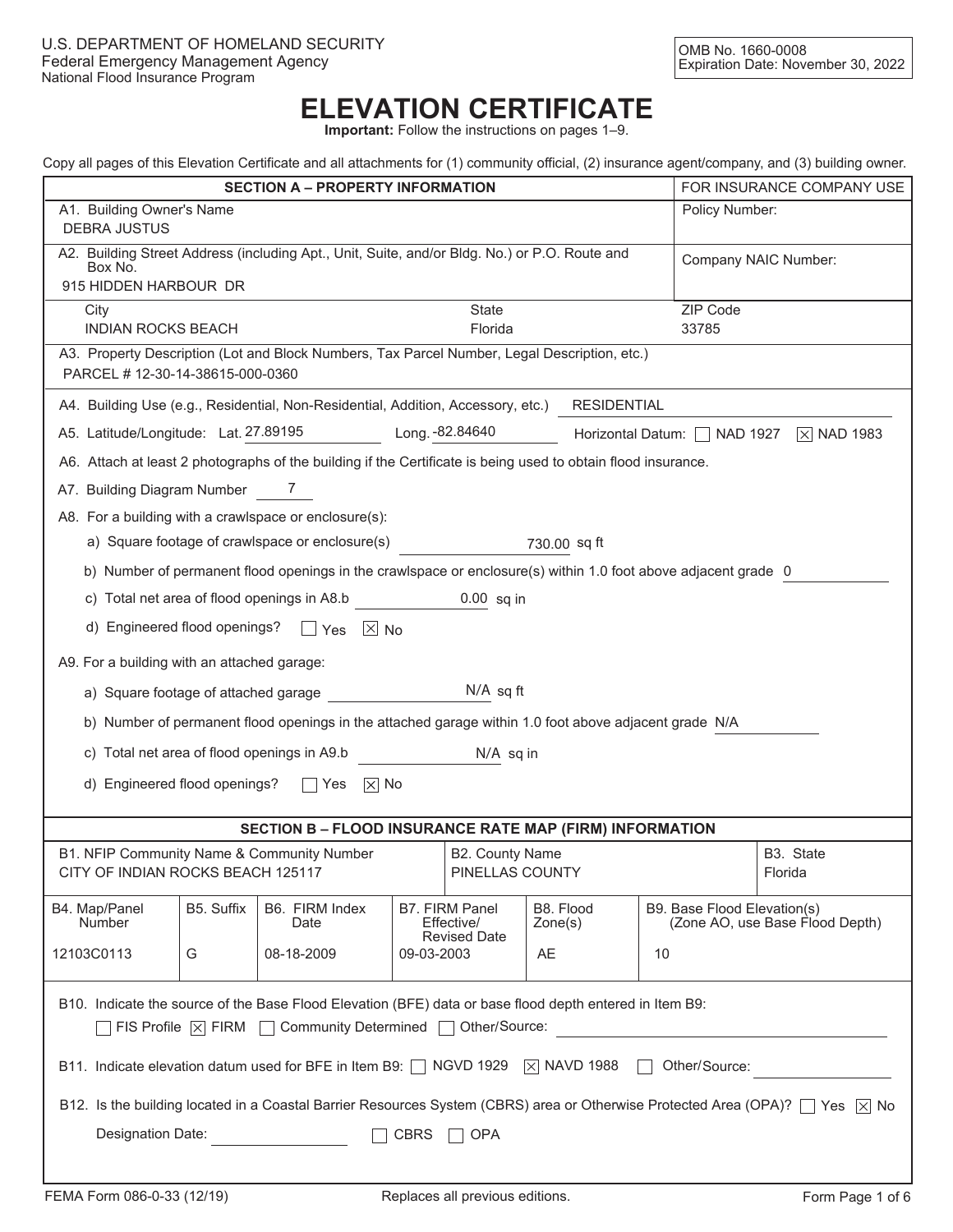#### **ELEVATION CERTIFICATE**<br> **ELEVATION CERTIFICATE** Expiration Date: November 30, 2022 IMPORTANT: In these spaces, copy the corresponding information from Section A. **FOR INSURANCE COMPANY USE** Policy Number: Building Street Address (including Apt., Unit, Suite, and/or Bldg. No.) or P.O. Route and Box No. 915 HIDDEN HARBOUR DR Company NAIC Number City State ZIP Code INDIAN ROCKS BEACH Florida 53785 **SECTION C – BUILDING ELEVATION INFORMATION (SURVEY REQUIRED)** Construction Drawings\* Building Under Construction\* Finished Construction C1. Building elevations are based on: \*A new Elevation Certificate will be required when construction of the building is complete. C2. Elevations – Zones A1–A30, AE, AH, A (with BFE), VE, V1–V30, V (with BFE), AR, AR/A, AR/AE, AR/A1–A30, AR/AH, AR/AO. Complete Items C2.a–h below according to the building diagram specified in Item A7. In Puerto Rico only, enter meters. Benchmark Utilized: GPS Vertical Datum: NAVD 1988 Indicate elevation datum used for the elevations in items a) through h) below.  $\Box$  NGVD 1929  $\boxtimes$  NAVD 1988  $\Box$  Other/Source: Datum used for building elevations must be the same as that used for the BFE. Check the measurement used. a) Top of bottom floor (including basement, crawlspace, or enclosure floor)  $5.0 \times$  feet meters 5.0 14.2  $\boxtimes$  feet  $\Box$  meters b) Top of the next higher floor N/A feet  $\Box$  meters  $\mathbf{1}$ c) Bottom of the lowest horizontal structural member (V Zones only) 5.0  $\boxtimes$  feet  $\Box$  meters d) Attached garage (top of slab) e) Lowest elevation of machinery or equipment servicing the building 10.1  $|\times|$  feet | | meters (Describe type of equipment and location in Comments) 4.8  $\boxtimes$  feet  $\Box$  meters f) Lowest adjacent (finished) grade next to building (LAG) 5.0 g) Highest adjacent (finished) grade next to building (HAG)  $|\times|$  feet | | meters h) Lowest adjacent grade at lowest elevation of deck or stairs, including 4.8  $[\times]$  feet  $\Box$  meters structural support **SECTION D – SURVEYOR, ENGINEER, OR ARCHITECT CERTIFICATION** This certification is to be signed and sealed by a land surveyor, engineer, or architect authorized by law to certify elevation information. *I certify that the information on this Certificate represents my best efforts to interpret the data available. I understand that any false statement may be punishable by fine or imprisonment under 18 U.S. Code, Section 1001.* Were latitude and longitude in Section A provided by a licensed land surveyor?  $\boxtimes$  Yes  $\Box$  No  $\Box$  Check here if attachments. Certifier's Name License Number BILL HYATT FLORIDASURVEYOR@AOL.COM LS 4636 **Title**  SURVEYOR Company Name KNOW IT NOW INC Address 1497 MAIN STREET #321 City State ZIP Code BILL H HYATT State ZIP Code BILL H HYATT<br>
Signature 2021.06.25<br>
Signature 2021.06.25<br>
Telephone 26-25-2021 Telephone Ext.<br>
Copy all pages of this Elevation Certificate and all attachments for (1) community official, (2) insurance agent/com<br>
Comments DUNEDIN **And Street The Country of Countries and Street Theories** 34698 2021.06.25 Signature  $\sqrt{\langle O \sqrt{M} \gamma^2 \nu \rangle}$  09:52:20 Date Telephone Ext. 09:52:20 06-25-2021 (727) 415-8305 -04'00'Copy all pages of this Elevation Certificate and all attachments for (1) community official, (2) insurance agent/company, and (3) building owner. Comments (including type of equipment and location, per C2(e), if applicable) C2E ELEVATION IS AT BASE OF AIR CONDITIONING UNIT - LOCATED ON LEFT SIDE (SEE PICS) NOT TO BE USED FOR CONSTRUCTION OR DESIGN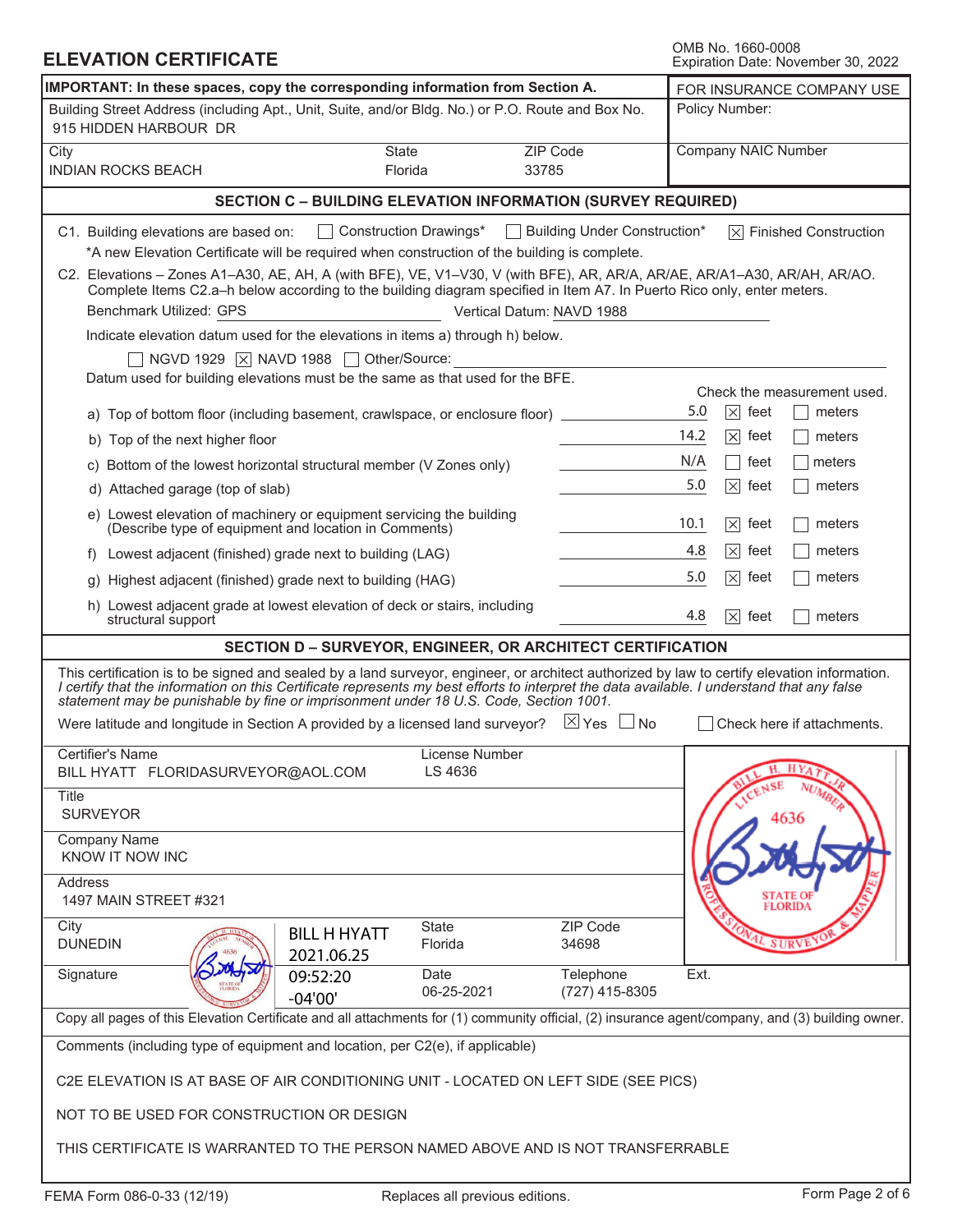| OMB No. 1660-0008                  |  |
|------------------------------------|--|
| Expiration Date: November 30, 2022 |  |

| <b>ELEVATION CERTIFICATE</b>                                                                                                                                                                                                                                                      |                                                                                                                 |                    | <b>OMB NO. 1660-0008</b><br>Expiration Date: November 30, 2022          |
|-----------------------------------------------------------------------------------------------------------------------------------------------------------------------------------------------------------------------------------------------------------------------------------|-----------------------------------------------------------------------------------------------------------------|--------------------|-------------------------------------------------------------------------|
| IMPORTANT: In these spaces, copy the corresponding information from Section A.                                                                                                                                                                                                    | FOR INSURANCE COMPANY USE                                                                                       |                    |                                                                         |
| Building Street Address (including Apt., Unit, Suite, and/or Bldg. No.) or P.O. Route and Box No.<br>915 HIDDEN HARBOUR DR                                                                                                                                                        |                                                                                                                 |                    | Policy Number:                                                          |
| City<br><b>INDIAN ROCKS BEACH</b>                                                                                                                                                                                                                                                 | <b>State</b><br>Florida                                                                                         | ZIP Code<br>33785  | <b>Company NAIC Number</b>                                              |
|                                                                                                                                                                                                                                                                                   | <b>SECTION E - BUILDING ELEVATION INFORMATION (SURVEY NOT REQUIRED)</b><br>FOR ZONE AO AND ZONE A (WITHOUT BFE) |                    |                                                                         |
| For Zones AO and A (without BFE), complete Items E1–E5. If the Certificate is intended to support a LOMA or LOMR-F request,<br>complete Sections A, B, and C. For Items E1-E4, use natural grade, if available. Check the measurement used. In Puerto Rico only,<br>enter meters. |                                                                                                                 |                    |                                                                         |
| E1. Provide elevation information for the following and check the appropriate boxes to show whether the elevation is above or below<br>the highest adjacent grade (HAG) and the lowest adjacent grade (LAG).                                                                      |                                                                                                                 |                    |                                                                         |
| a) Top of bottom floor (including basement,<br>crawlspace, or enclosure) is<br>b) Top of bottom floor (including basement,                                                                                                                                                        |                                                                                                                 | meters<br>feet     | above or $\vert$   below the HAG.                                       |
| crawlspace, or enclosure) is                                                                                                                                                                                                                                                      |                                                                                                                 | meters<br>feet     | above or $\vert$   below the LAG.                                       |
| E2. For Building Diagrams 6–9 with permanent flood openings provided in Section A Items 8 and/or 9 (see pages 1–2 of Instructions),<br>the next higher floor (elevation C2.b in                                                                                                   |                                                                                                                 |                    |                                                                         |
| the diagrams) of the building is                                                                                                                                                                                                                                                  |                                                                                                                 | feet<br>meters     | above or $\Box$ below the HAG.                                          |
| E3. Attached garage (top of slab) is<br>E4. Top of platform of machinery and/or equipment                                                                                                                                                                                         |                                                                                                                 | feet<br>meters     | above or $\parallel$ below the HAG.                                     |
| servicing the building is<br>E5. Zone AO only: If no flood depth number is available, is the top of the bottom floor elevated in accordance with the community's                                                                                                                  |                                                                                                                 | $ $ feet<br>meters | above or $\parallel$ below the HAG.                                     |
| floodplain management ordinance?                                                                                                                                                                                                                                                  | Yes<br>No                                                                                                       |                    | Unknown. The local official must certify this information in Section G. |
|                                                                                                                                                                                                                                                                                   | SECTION F - PROPERTY OWNER (OR OWNER'S REPRESENTATIVE) CERTIFICATION                                            |                    |                                                                         |
| The property owner or owner's authorized representative who completes Sections A, B, and E for Zone A (without a FEMA-issued or<br>community-issued BFE) or Zone AO must sign here. The statements in Sections A, B, and E are correct to the best of my knowledge.               |                                                                                                                 |                    |                                                                         |
| Property Owner or Owner's Authorized Representative's Name                                                                                                                                                                                                                        |                                                                                                                 |                    |                                                                         |
| <b>Address</b>                                                                                                                                                                                                                                                                    |                                                                                                                 | City               | State<br><b>ZIP Code</b>                                                |
| Signature                                                                                                                                                                                                                                                                         |                                                                                                                 | Date               | Telephone                                                               |
| Comments                                                                                                                                                                                                                                                                          |                                                                                                                 |                    |                                                                         |
|                                                                                                                                                                                                                                                                                   |                                                                                                                 |                    |                                                                         |
|                                                                                                                                                                                                                                                                                   |                                                                                                                 |                    |                                                                         |
|                                                                                                                                                                                                                                                                                   |                                                                                                                 |                    |                                                                         |
|                                                                                                                                                                                                                                                                                   |                                                                                                                 |                    |                                                                         |
|                                                                                                                                                                                                                                                                                   |                                                                                                                 |                    |                                                                         |
|                                                                                                                                                                                                                                                                                   |                                                                                                                 |                    |                                                                         |
|                                                                                                                                                                                                                                                                                   |                                                                                                                 |                    |                                                                         |
|                                                                                                                                                                                                                                                                                   |                                                                                                                 |                    |                                                                         |
|                                                                                                                                                                                                                                                                                   |                                                                                                                 |                    |                                                                         |
|                                                                                                                                                                                                                                                                                   |                                                                                                                 |                    |                                                                         |
|                                                                                                                                                                                                                                                                                   |                                                                                                                 |                    |                                                                         |
|                                                                                                                                                                                                                                                                                   |                                                                                                                 |                    |                                                                         |
|                                                                                                                                                                                                                                                                                   |                                                                                                                 |                    | Check here if attachments.                                              |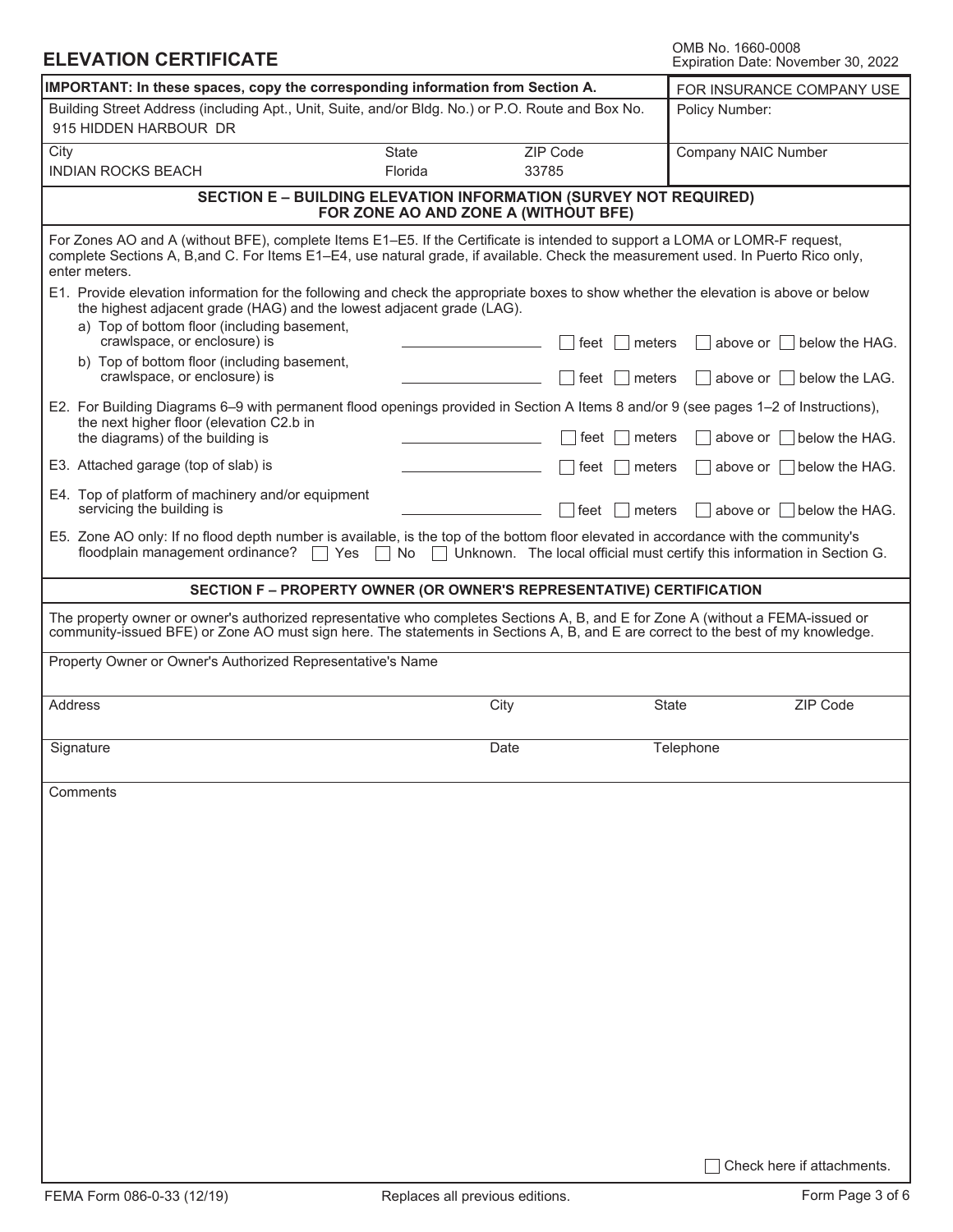## **ELEVATION CERTIFICATE**

OMB No. 1660-0008<br>Expiration Date: November 30, 2022

| IMPORTANT: In these spaces, copy the corresponding information from Section A.                                                                                                                                                                                                                                                         | FOR INSURANCE COMPANY USE |                                            |                                                                                                                           |  |  |  |  |  |
|----------------------------------------------------------------------------------------------------------------------------------------------------------------------------------------------------------------------------------------------------------------------------------------------------------------------------------------|---------------------------|--------------------------------------------|---------------------------------------------------------------------------------------------------------------------------|--|--|--|--|--|
| Building Street Address (including Apt., Unit, Suite, and/or Bldg. No.) or P.O. Route and Box No.<br>915 HIDDEN HARBOUR DR                                                                                                                                                                                                             | Policy Number:            |                                            |                                                                                                                           |  |  |  |  |  |
| City<br><b>INDIAN ROCKS BEACH</b>                                                                                                                                                                                                                                                                                                      | State<br>Florida          | <b>ZIP Code</b><br>33785                   | <b>Company NAIC Number</b>                                                                                                |  |  |  |  |  |
| <b>SECTION G - COMMUNITY INFORMATION (OPTIONAL)</b>                                                                                                                                                                                                                                                                                    |                           |                                            |                                                                                                                           |  |  |  |  |  |
| The local official who is authorized by law or ordinance to administer the community's floodplain management ordinance can complete<br>Sections A, B, C (or E), and G of this Elevation Certificate. Complete the applicable item(s) and sign below. Check the measurement<br>used in Items G8-G10. In Puerto Rico only, enter meters. |                           |                                            |                                                                                                                           |  |  |  |  |  |
| The information in Section C was taken from other documentation that has been signed and sealed by a licensed surveyor,<br>G1. $\vert \ \vert$<br>engineer, or architect who is authorized by law to certify elevation information. (Indicate the source and date of the elevation<br>data in the Comments area below.)                |                           |                                            |                                                                                                                           |  |  |  |  |  |
| G2.<br>or Zone AO.                                                                                                                                                                                                                                                                                                                     |                           |                                            | A community official completed Section E for a building located in Zone A (without a FEMA-issued or community-issued BFE) |  |  |  |  |  |
| The following information (Items G4-G10) is provided for community floodplain management purposes.<br>G3.                                                                                                                                                                                                                              |                           |                                            |                                                                                                                           |  |  |  |  |  |
| G4. Permit Number                                                                                                                                                                                                                                                                                                                      | G5. Date Permit Issued    |                                            | G6. Date Certificate of<br>Compliance/Occupancy Issued                                                                    |  |  |  |  |  |
| G7. This permit has been issued for:                                                                                                                                                                                                                                                                                                   |                           | New Construction ◯ Substantial Improvement |                                                                                                                           |  |  |  |  |  |
| G8. Elevation of as-built lowest floor (including basement)<br>of the building:                                                                                                                                                                                                                                                        |                           |                                            | feet<br>meters<br>Datum                                                                                                   |  |  |  |  |  |
| G9. BFE or (in Zone AO) depth of flooding at the building site: _______________                                                                                                                                                                                                                                                        |                           |                                            | feet<br>meters<br>Datum                                                                                                   |  |  |  |  |  |
| G10. Community's design flood elevation:                                                                                                                                                                                                                                                                                               |                           |                                            | feet  <br>meters<br>Datum                                                                                                 |  |  |  |  |  |
| Local Official's Name                                                                                                                                                                                                                                                                                                                  |                           | Title                                      |                                                                                                                           |  |  |  |  |  |
| <b>Community Name</b>                                                                                                                                                                                                                                                                                                                  |                           | Telephone                                  |                                                                                                                           |  |  |  |  |  |
| Signature                                                                                                                                                                                                                                                                                                                              |                           | Date                                       |                                                                                                                           |  |  |  |  |  |
| Comments (including type of equipment and location, per C2(e), if applicable)                                                                                                                                                                                                                                                          |                           |                                            |                                                                                                                           |  |  |  |  |  |
|                                                                                                                                                                                                                                                                                                                                        |                           |                                            |                                                                                                                           |  |  |  |  |  |
|                                                                                                                                                                                                                                                                                                                                        |                           |                                            |                                                                                                                           |  |  |  |  |  |
|                                                                                                                                                                                                                                                                                                                                        |                           |                                            |                                                                                                                           |  |  |  |  |  |
|                                                                                                                                                                                                                                                                                                                                        |                           |                                            |                                                                                                                           |  |  |  |  |  |
|                                                                                                                                                                                                                                                                                                                                        |                           |                                            |                                                                                                                           |  |  |  |  |  |
|                                                                                                                                                                                                                                                                                                                                        |                           |                                            |                                                                                                                           |  |  |  |  |  |
|                                                                                                                                                                                                                                                                                                                                        |                           |                                            |                                                                                                                           |  |  |  |  |  |
|                                                                                                                                                                                                                                                                                                                                        |                           |                                            | Check here if attachments.                                                                                                |  |  |  |  |  |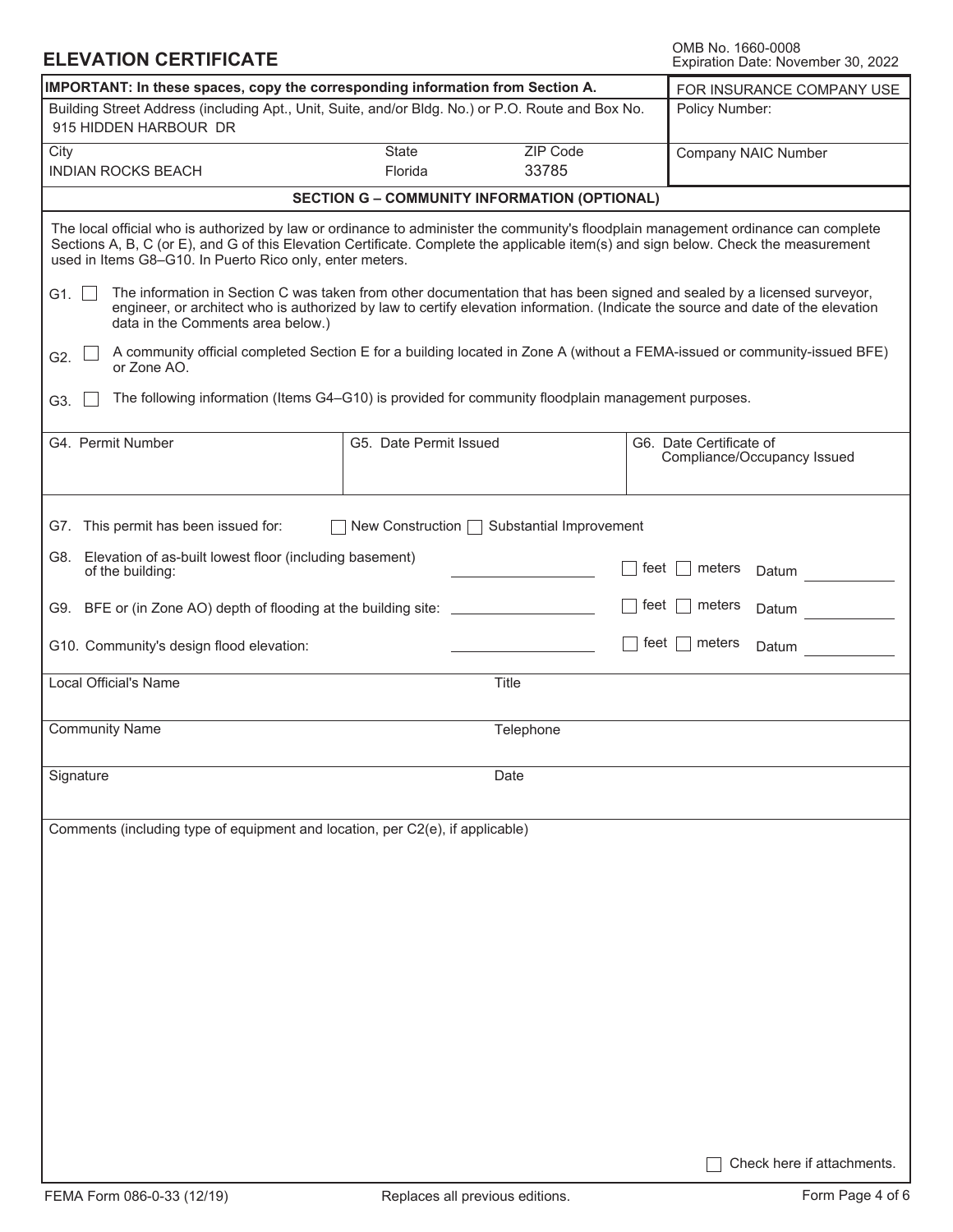## **ELEVATION CERTIFICATE**<br>Expiration Date: Nove

### **BUILDING PHOTOGRAPHS**

See Instructions for Item A6.

Expiration Date: November 30, 2022

| <b>IMPORTANT:</b> In these spaces, copy the corresponding information from Section A.                                      | FOR INSURANCE COMPANY USE |          |                     |
|----------------------------------------------------------------------------------------------------------------------------|---------------------------|----------|---------------------|
| Building Street Address (including Apt., Unit, Suite, and/or Bldg. No.) or P.O. Route and Box No.<br>915 HIDDEN HARBOUR DR | Policy Number:            |          |                     |
| City                                                                                                                       | State                     | ZIP Code | Company NAIC Number |
| <b>INDIAN ROCKS BEACH</b>                                                                                                  |                           |          |                     |

If using the Elevation Certificate to obtain NFIP flood insurance, affix at least 2 building photographs below according to the instructions for Item A6. Identify all photographs with date taken; "Front View" and "Rear View"; and, if required, "Right Side View" and "Left Side View." When applicable, photographs must show the foundation with representative examples of the flood openings or vents, as indicated in Section A8. If submitting more photographs than will fit on this page, use the Continuation Page.



#### Photo One Caption FRONT VIEW 06-23-2021

Clear Photo One



Photo Two Caption LEFT SIDE AND AC 06-23-2021